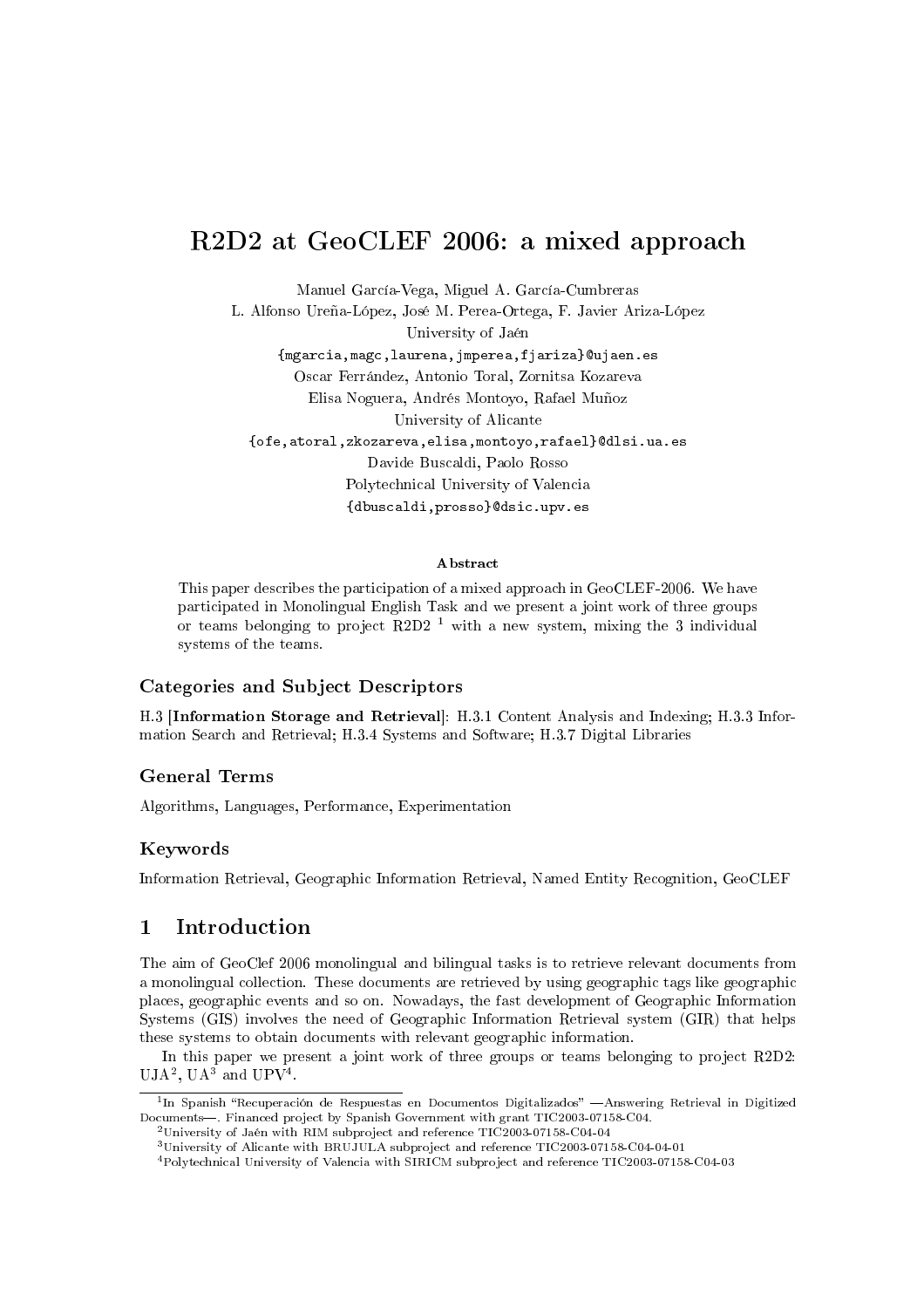Our approach has been a mixed system based on individual scores, generating a new one with the voted final results. Since this is the first year of the voting system, we have used a simple method.

The rest of the paper is organized as follows: Sections 2, 3 and 4 describes the individual systems, firstly the UA system, following, UJA system and finally the UPV system. Section 5 describes the voting system and section 6 shows the results. Finally, section 7 describes the conclusions and future work.

# 2 UJA System

The SINAI team at University of Jaén propose a Geographical Information Retrieval System that is made up of five subsystems:

- Translation Subsystem: is the query translation module. This subsystem translates the queries to the other languages and it is used for the following bilingual tasks: Spanish-English, Portuguese-English and German-English. For the translation an own module has been used, called SINTRAM (SINai TRAnslation Module), that works with several online Machine Translators, and implements several heuristics. For these experiments we have used an heuristic that joins the translation of a default translator (the one that we indicate depends of the pair of languages), with the words that have another translation (using the other translators).
- Named Entity Recognition-Gazetteer Subsystem: is the query geo-expansion module. The main goal of NER-Gazetteer Subsystem is to detect and recognize the entities in the queries, in order to expand the topics with geographical information. We are only interested in geographical information, so we have used only the locations detected by the NER module. The location term includes everything that is town, city, capital, country and even continent. the information about locations is loaded previously in the Geographical Information Subsystem, that is related directly to NER-Gazetteer Subsystem. The NER-Gazetteer Subsystem generates some labelled topics, based on the original one, adding the found locations.
- Geographical Information Subsystem: is the module that stores the geographical data. This information has been obtained from Geonames<sup>5</sup> gazetteer. The objective of this module is to expand the locations of the topics, using geographical information. The expansion that we do is the automatic query expansion[2]. The Geonames database contains over six million entries for geographical names, whereof 2.2 million cities and villages. It integrates geographical data such as names, altitude, population and others from various sources. When a location is recognized by the NER subsystem we look for in the Geographical Information Subsystem. In addition, it is necessary to consider the spatial relations found in the query ("near to", "within X miles of", "north of", "south of", etc.). Depending on the spatial relations, the search in the Geographical Information subsystem is more or less restrictive.
- Thesaurus Expansion Subsystem: is the query expansion module using an own Thesaurus. A collection of thesauri was generated from the GeoCLEF training corpus. This subsystem was looking for words with a very high rate of document co-location. These words were treated like synonyms and added to the topics. An inverse file with the entire collection was generated for comparing words. Training with GeoCLEF-2005 les, a 0.9 cosine similarity was the best rate that obtain the best precision/recall results.
- IR Subsystem: is the Information Retrieval module. The English collection dataset has been indexed using LEMUR IR system<sup>6</sup>. It is a toolkit<sup>7</sup> that supports indexing of large-

<sup>5</sup>http://www.geonames.org/

 $^6{\rm http://www.lemurproject.org/}$ 

<sup>7</sup>The toolkit is being developed as part of the Lemur Project, a collaboration between the Computer Science Department at the University of Massachusetts and the School of Computer Science at Carnegie Mellon University.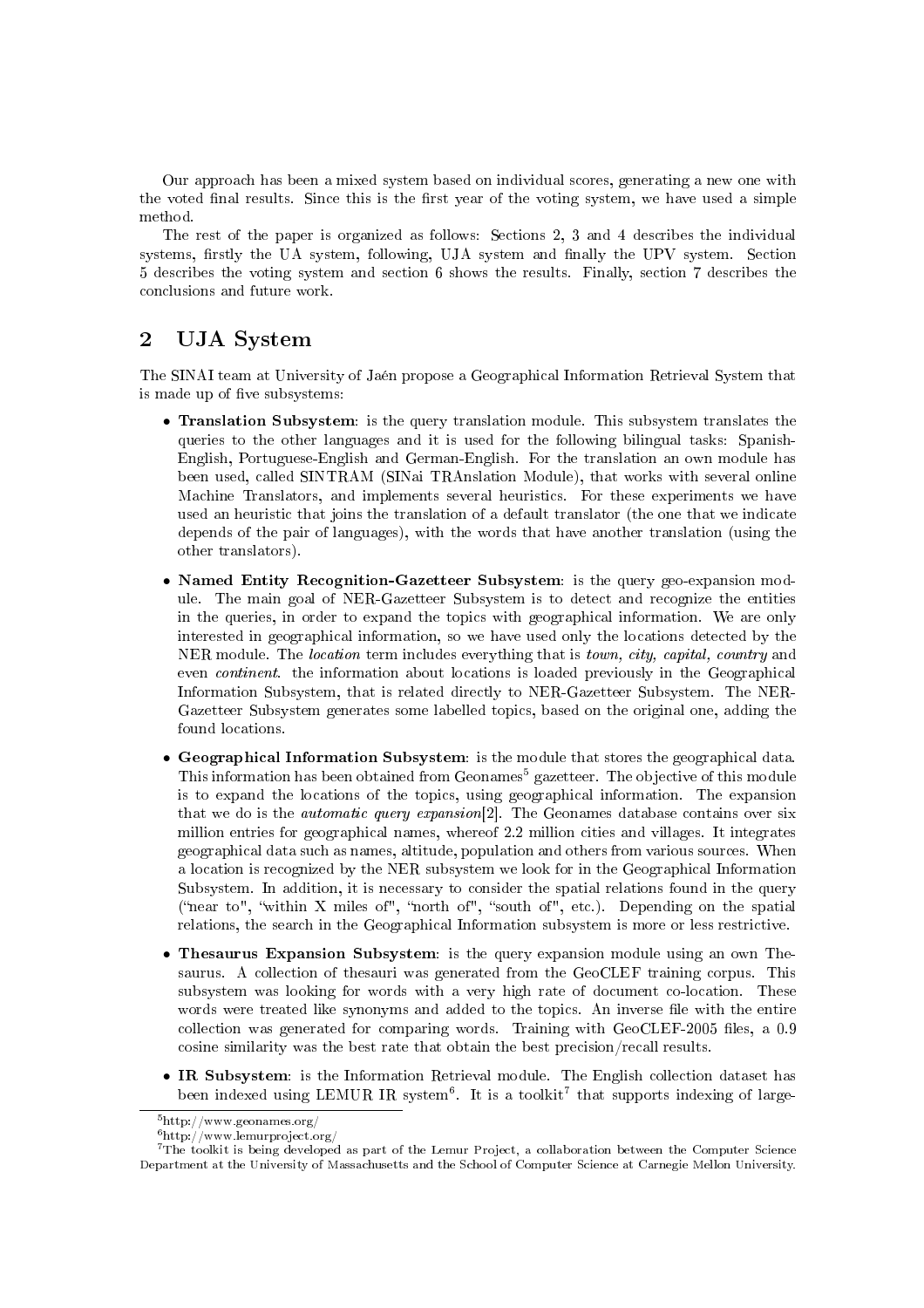scale text databases, the construction of simple language models for documents, queries, or subcollections, and the implementation of retrieval systems based on language models as well as a variety of other retrieval models.



Figure 1: UJA system architecture

# 3 UA System

The aim of University of Alicante approach is to evaluate the impact of the appliance of geographic knowledge extracted from a structured resource over a classic Information Retrieval (IR) system. In the Figure 2, an overview of the system is depicted.

The GIR system developed by the University of Alicante for the second edition of GeoCLEF is made up of two main modules:

- IR A Passage Retrieval (PR) module called IR-n [3] has been used for several years in the Geo-CLEF campaign. It allows using different similarity measures. The similarity measure used has been dfr as it has been the one that obtained the best results when trained over CLEF corpora.
- Geographic knowledge Also, a geographic database resource called Geonames  $8$  was used, which is freely available and may be used through web services our downloaded as a database

<sup>8</sup>http://www.geonames.org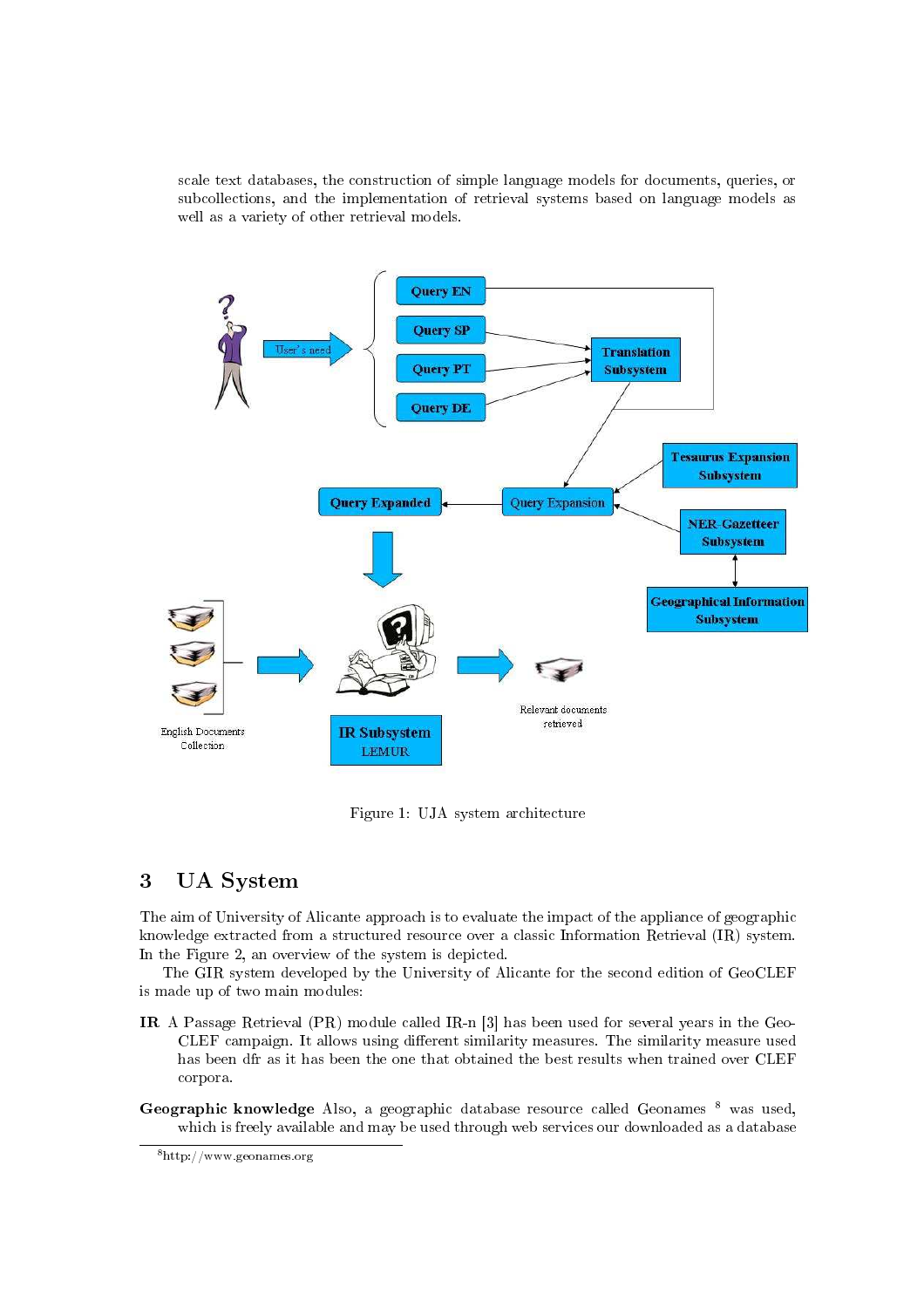

Figure 2: UA system architecture

dump. It is a structured resource built from different sources such as NGA, GNIS and Wikipedia. For each entry it contains several fields which provide name, additional translations, latitude, longitude, class according to an own taxonomy, country code, population and so on. This module is used to enrich the initial information provided by topics with related geographic items.

The system works in the following way:

- 1. Topic processing: the topic is processed in order to obtain the relevant geographic items and the geographical relations among them. Besides, all the nouns in the topic which are not of a geographic nature are marked as required words, belonging to topics widely used words (e.g. document) nor stop words.
- 2. Geographic query: once the geographic information from the topic is obtained, a query to the Geonames database is methodically built. This has the aim of obtaining related geographic items from this resource. In order to build this query information, longitude, latitude or country names are considered.
- 3. Topic enrichment: a new topic is composed of the information contained in the provided topic and the geographic items obtained in the previous step.
- 4. Information Retrieval: nally, the relevant documents from the collection according to the topic and its related geographic items are obtained. For a document to be considered in the retrieval, it should contain at least one of the required words. The objective of this is to lessen the noise that could be introduced by adding big lists of geographic items to the topic.

Even though we have incorporated geographic knowledge in our system, we can conclude that the research in GIR is at the very first steps. This claim is supported by the fact that the systems that obtained the best results in the first edition of GeoCLEF were the ones using classic IR without any geographic knowledge. Therefore, we plan to continue this line of research, whose principal aim is to make out how to incorporate information of this nature so that the systems can benefit from it.

### 4 UPV System

The GeoCLEF system of the UPV is based on a WordNet-based expansion of the geographical terms in the documents, that exploits the synonymy and holonymy relationships. This can be seen as an "inverse" approach with respect to the UPV's 2005 system [1] which exploited the meronymy and synonymy in order to perform a query expansion. Query expansion was abandoned due to the poor results obtained in the previous edition of the GeoCLEF.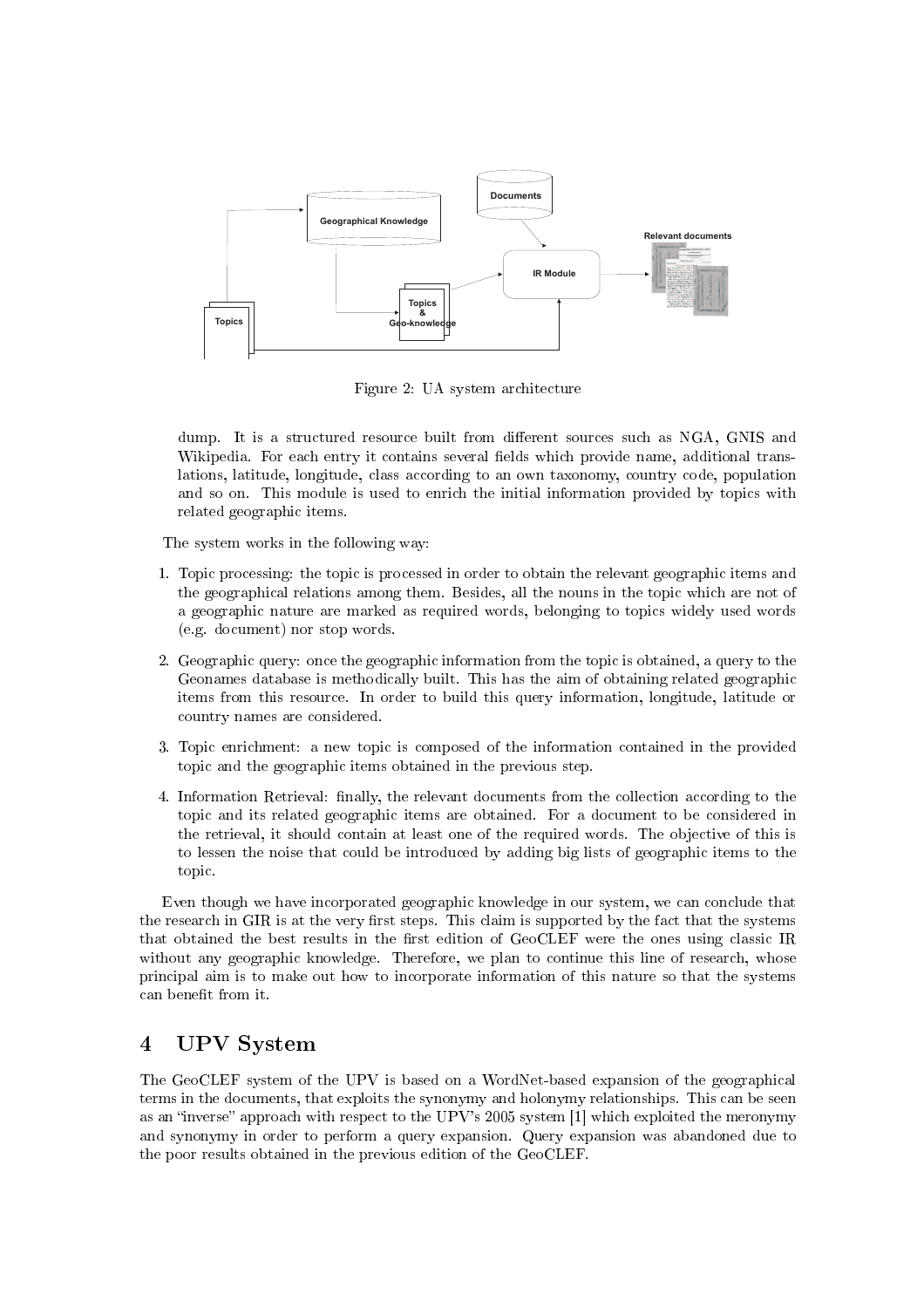WordNet [4] is a general-domain ontology, but includes some amount of geographical information that can be used for the Geographical Information Retrieval task. However, it is quite difficult to calculate the number of geographical entities stored in WordNet, due to the lack of an explicit annotation of the synsets. We retrieved some figures by means of the has instance relationship, resulting in 654 cities, 280 towns, 184 capitals and national capitals, 196 rivers, 44 lakes, 68 mountains. As a comparison, a specialized resource like the Getty Thesaurus of Geographic Names  $(TGN)^9$  contains 3094 entities of type "city".

The indexing process is performed by means of the Lucene<sup>10</sup> search engine, generating two index for each text: a  $\eta e_0$  index, containing all the geographical terms included in the text together with those obtained by means of WordNet, and a *text* index, containing the stems of text words that are not related to geographical entities. Thanks to the separation of the indices, a document containing "John Houston" will not be retrieved if the query contains "Houston", the city in Texas. The adopted weighting scheme is the usual  $tf-idf$ . The geographical names were detected by means of the Maximum Entropy-based tool available from the  $openNLP$  project<sup>11</sup>.

Since the tool does not perform a classification of the named entities, the following heuristics is used in order to identify the geographical ones: when a Named Entity is detected, we look in WordNet if one of the word senses has the *location* synset among its hypernyms. If this is true, then the entity is considered a geographical one.

For every geographical location l, the synonyms of l and all its holonyms (even the inherited ones) are added to the geo index. For instance, if Paris is found in the text, its synonyms City of Light, French capital, capital of France are added to the geo index, together with the holonyms: {France, French republic}, {Europe}, {Eurasia}, {Northern Emisphere} and {Eastern Hemisphere}. The obtained holonyms tree is:

```
Paris, City of Light, French capital
=>France, French republic
 =>Europe
  =>Eurasia
  =>Northern Hemisphere
  =>Eastern Hemisphere
```
The advantage of this method is that knowledge about the enclosing, broader, geographical entities is stored together with the index term. Therefore, any search addressing, for instance, France, will match with documents where the names *Paris, Lyon, Marseille*, etc. appear, even if *France* is not explicitly mentioned in the documents.

### 5 The Mixed System

These three systems have returned their own final scores. Our approach has been a mixed system based on the individual scores generating a new one with the voted final results.

Since this is the first year of the voting system, we have used a simple method:

- 1. The systems have its own scoring method and we need a normalized version of them for a correct composition. After this procedure, all scores will have values between 0 and 1.
- 2. If a document is very well considered in the three systems, we want it to have a good value in the mixed one. We have used the addition of the normalized values like final score. If a document appears in more than one system, it has an score result of the sum of each score.
- 3. A list of new scores was generated from final results of all systems. Finally, we obtained our system final score by sorting this list and cutting in the 1,000th position.

<sup>9</sup>http://www.getty.edu/research/conducting\_research/vocabularies/tgn/

<sup>10</sup>http://lucene.apache.org

<sup>11</sup>http://opennlp.sourceforge.net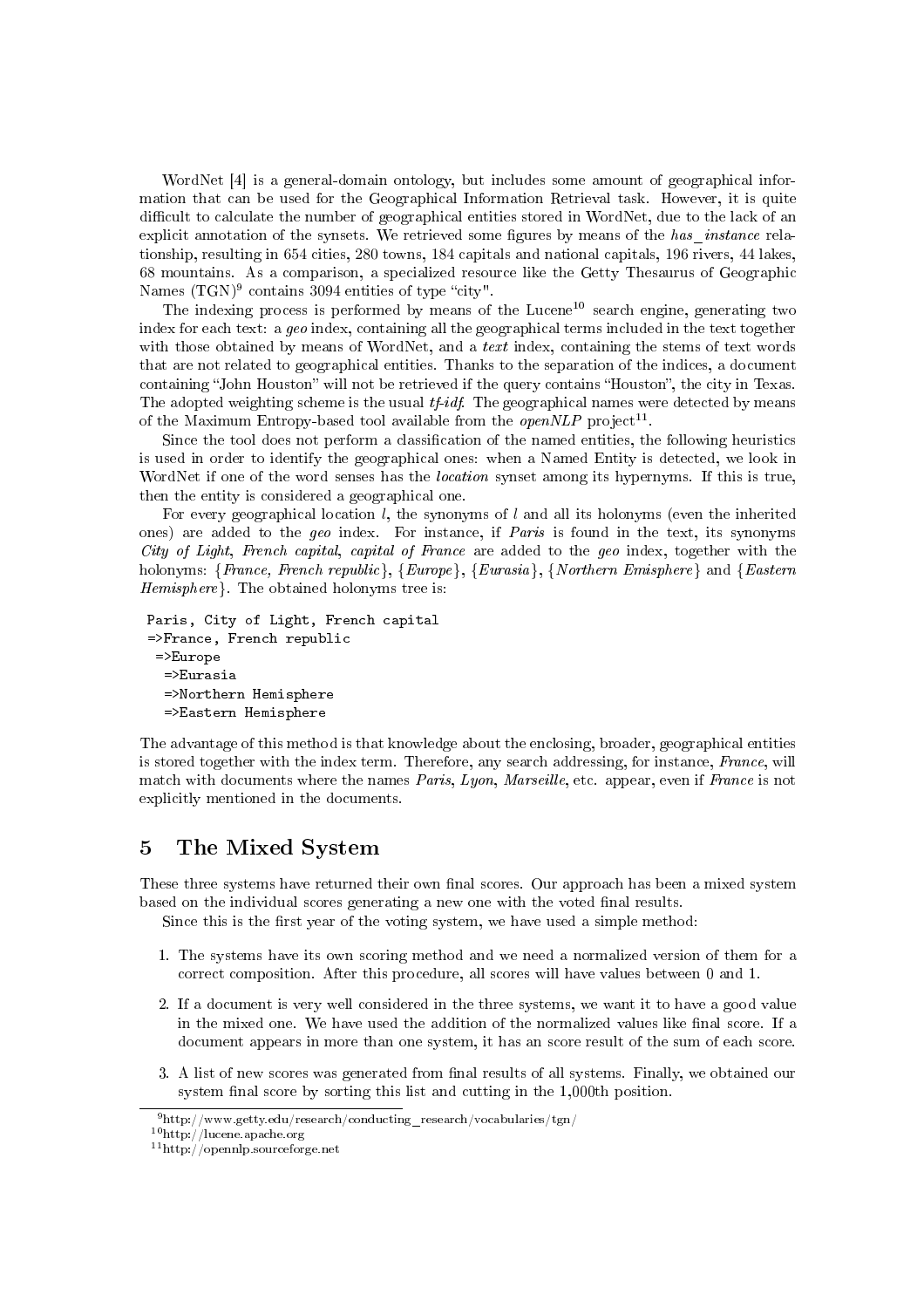| Interpolated Recall $(\%)$ | Precision Averages (%) |
|----------------------------|------------------------|
| $\overline{0}\%$           | 43,89%                 |
| 10%                        | 36,13%                 |
| 20%                        | 34,85%                 |
| 30%                        | 33,53%                 |
| 40%                        | 33,09%                 |
| $50\%$                     | 32,25%                 |
| $60\%$                     | 24,06%                 |
| 70%                        | 14,30%                 |
| 80%                        | 11,60%                 |
| $90\%$                     | 7,30%                  |
| 100%                       | 6,08%                  |
| Average precision          | 24,03%                 |

|  |  | Table 1: Average precision in monolingual task |  |
|--|--|------------------------------------------------|--|
|  |  |                                                |  |

| Docs Cutoff Levels | Precision at DCL (% |
|--------------------|---------------------|
| $5$ docs           | 21,60%              |
| $10$ docs          | 17,60%              |
| $15$ docs          | 16,80%              |
| $20$ docs          | 16,60%              |
| 30 docs            | 13,73%              |
| $100$ docs         | 7,40%               |
| $200$ docs         | 4,42%               |
| $500$ docs         | 2,09%               |
| $1.000$ docs       | 1,25%               |
| R-Precision        | 23,19%              |

Table 2: R-precision in monolingual task

#### 6 Results

Our mixed approach has only participated in monolingual task and the official results are shown in Table 1 and Table 2. The results shown that the mixed approach must improve more because average precision obtained is poor. This could become analyzing the advantages of each system in each case or topic and to obtain what system works better for each spatial relation or type of region (location, country, etc.). The future system of voting would have to consider the previous analysis and to weigh with greater or smaller score the results of each system depending on the type of question or spatial relation.

### 7 Conclusions and Future work

We have presented a mixed approach using other 3 GeoCLEF-2006 systems and the results are promising. The mixed approach takes advantages of them, although it acquires their defects too. The linearity of the voting system has benefit to the common documents in the 3 individual list of document, relevant or not.

The future work must be about the system of voting. Using some technique of articial intelligence for detecting the quality of the individual systems will improve the results. A neural network can tune the precision of the individual system for improve the behavior of the mixed one.